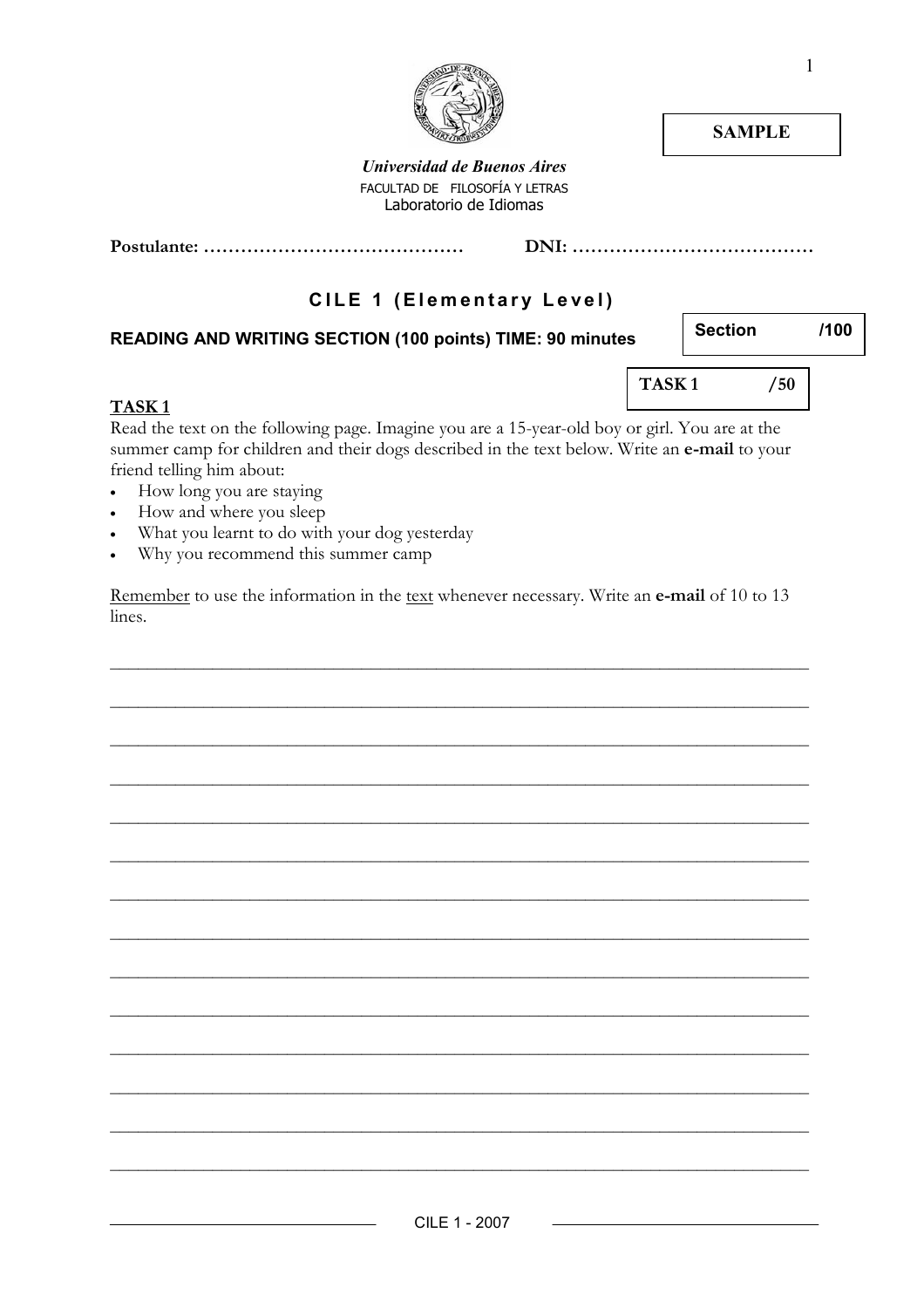

Universidad de Buenos Aires FACULTAD DE FILOSOFÍA Y LETRAS Laboratorio de Idiomas

From: The Gazette, Montreal, Saturday, March 3, 2007

# Summer Camp for Children and their Dogs

Every summer, Carole Lesage invites kids ages 9 to15 and their dogs to her home, in La Macaza, Que. (North of Mont Tremblant), for a unique camp experience. "My objective is to facilitate the development of a significant bond between the children and their dogs based on a canine language," said



Lesage, a social worker who has been working with dogs for 25 years. During their five- or 12-day stay, the child and pooch learn to work as a team. "Some activities take place in the kids´ world, requiring the dogs to adapt, while for others it's essential that kids enter a more canine headspace and follow its rules," explained Lesage. The kids learn how to play ball the way their canine friend likes to –which is probably not a repetitive game of "fetch." During their stay, campers also acquire knowledge about animal first aid, grooming, ear-cleaning, nail-cutting and

wilderness. They participate in preparing meals for their dogs, returning home with a few scrumptious recipes. And there are games: finding hidden objects in the sand; jumps; tunnels; forest treasure hunts and swimming together in the pristine lake.

Kids sleep four to a room with their canine companions on or beside their beds. All well-behaved and well-socialized dogs (and kids) are welcome.

### (819) 275-7886 www.childrenanddogscamp.com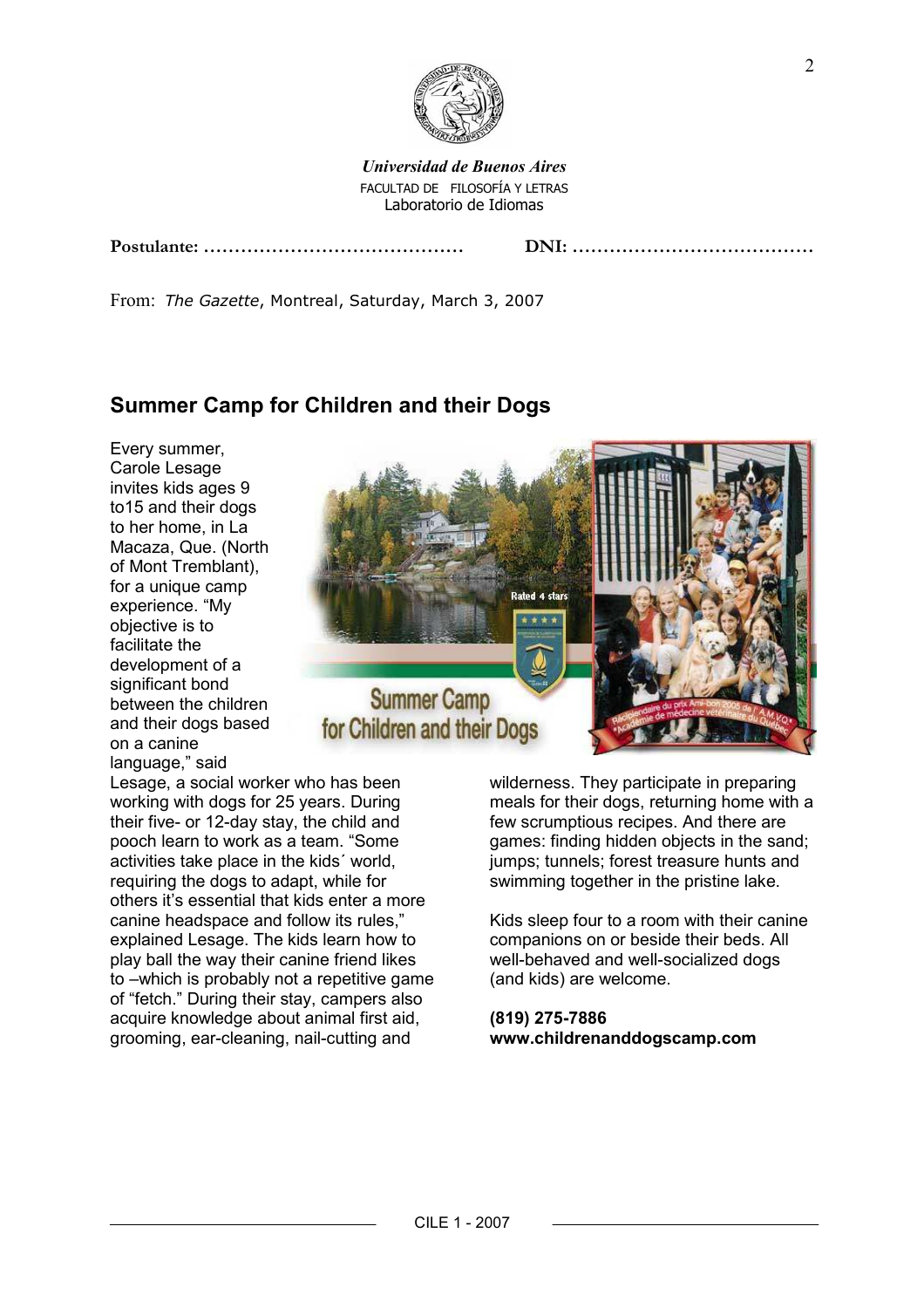

Universidad de Buenos Aires FACULTAD DE FILOSOFÍA Y LETRAS Laboratorio de Idiomas

Postulante: …………………………………… DNI: …………………………………

|--|--|--|--|--|

TASK 2 /50

## TASK 2

Read the text on the following page and write a note for your mother. Imagine you live in London. It's Saturday 21st. Before going to gym practice, leave a note to your mother asking her to buy you the final book of the Harry Potter series. Tonight, you want Rowling to sign your own copy.

- Tell you mother what to buy, where and how much it costs.
- Explain why you need the book today and why you won't be home at night.

Remember to use the information in the text when necessary. Write a note of 8-12 lines.

\_\_\_\_\_\_\_\_\_\_\_\_\_\_\_\_\_\_\_\_\_\_\_\_\_\_\_\_\_\_\_\_\_\_\_\_\_\_\_\_\_\_\_\_\_\_\_\_\_\_\_\_\_\_\_\_\_\_\_\_\_\_\_\_\_\_\_\_\_\_\_\_\_\_\_

\_\_\_\_\_\_\_\_\_\_\_\_\_\_\_\_\_\_\_\_\_\_\_\_\_\_\_\_\_\_\_\_\_\_\_\_\_\_\_\_\_\_\_\_\_\_\_\_\_\_\_\_\_\_\_\_\_\_\_\_\_\_\_\_\_\_\_\_\_\_\_\_\_\_\_

\_\_\_\_\_\_\_\_\_\_\_\_\_\_\_\_\_\_\_\_\_\_\_\_\_\_\_\_\_\_\_\_\_\_\_\_\_\_\_\_\_\_\_\_\_\_\_\_\_\_\_\_\_\_\_\_\_\_\_\_\_\_\_\_\_\_\_\_\_\_\_\_\_\_\_

\_\_\_\_\_\_\_\_\_\_\_\_\_\_\_\_\_\_\_\_\_\_\_\_\_\_\_\_\_\_\_\_\_\_\_\_\_\_\_\_\_\_\_\_\_\_\_\_\_\_\_\_\_\_\_\_\_\_\_\_\_\_\_\_\_\_\_\_\_\_\_\_\_\_\_

\_\_\_\_\_\_\_\_\_\_\_\_\_\_\_\_\_\_\_\_\_\_\_\_\_\_\_\_\_\_\_\_\_\_\_\_\_\_\_\_\_\_\_\_\_\_\_\_\_\_\_\_\_\_\_\_\_\_\_\_\_\_\_\_\_\_\_\_\_\_\_\_\_\_\_

\_\_\_\_\_\_\_\_\_\_\_\_\_\_\_\_\_\_\_\_\_\_\_\_\_\_\_\_\_\_\_\_\_\_\_\_\_\_\_\_\_\_\_\_\_\_\_\_\_\_\_\_\_\_\_\_\_\_\_\_\_\_\_\_\_\_\_\_\_\_\_\_\_\_\_

\_\_\_\_\_\_\_\_\_\_\_\_\_\_\_\_\_\_\_\_\_\_\_\_\_\_\_\_\_\_\_\_\_\_\_\_\_\_\_\_\_\_\_\_\_\_\_\_\_\_\_\_\_\_\_\_\_\_\_\_\_\_\_\_\_\_\_\_\_\_\_\_\_\_\_

\_\_\_\_\_\_\_\_\_\_\_\_\_\_\_\_\_\_\_\_\_\_\_\_\_\_\_\_\_\_\_\_\_\_\_\_\_\_\_\_\_\_\_\_\_\_\_\_\_\_\_\_\_\_\_\_\_\_\_\_\_\_\_\_\_\_\_\_\_\_\_\_\_\_\_

\_\_\_\_\_\_\_\_\_\_\_\_\_\_\_\_\_\_\_\_\_\_\_\_\_\_\_\_\_\_\_\_\_\_\_\_\_\_\_\_\_\_\_\_\_\_\_\_\_\_\_\_\_\_\_\_\_\_\_\_\_\_\_\_\_\_\_\_\_\_\_\_\_\_\_

\_\_\_\_\_\_\_\_\_\_\_\_\_\_\_\_\_\_\_\_\_\_\_\_\_\_\_\_\_\_\_\_\_\_\_\_\_\_\_\_\_\_\_\_\_\_\_\_\_\_\_\_\_\_\_\_\_\_\_\_\_\_\_\_\_\_\_\_\_\_\_\_\_\_\_

\_\_\_\_\_\_\_\_\_\_\_\_\_\_\_\_\_\_\_\_\_\_\_\_\_\_\_\_\_\_\_\_\_\_\_\_\_\_\_\_\_\_\_\_\_\_\_\_\_\_\_\_\_\_\_\_\_\_\_\_\_\_\_\_\_\_\_\_\_\_\_\_\_\_\_

\_\_\_\_\_\_\_\_\_\_\_\_\_\_\_\_\_\_\_\_\_\_\_\_\_\_\_\_\_\_\_\_\_\_\_\_\_\_\_\_\_\_\_\_\_\_\_\_\_\_\_\_\_\_\_\_\_\_\_\_\_\_\_\_\_\_\_\_\_\_\_\_\_\_\_